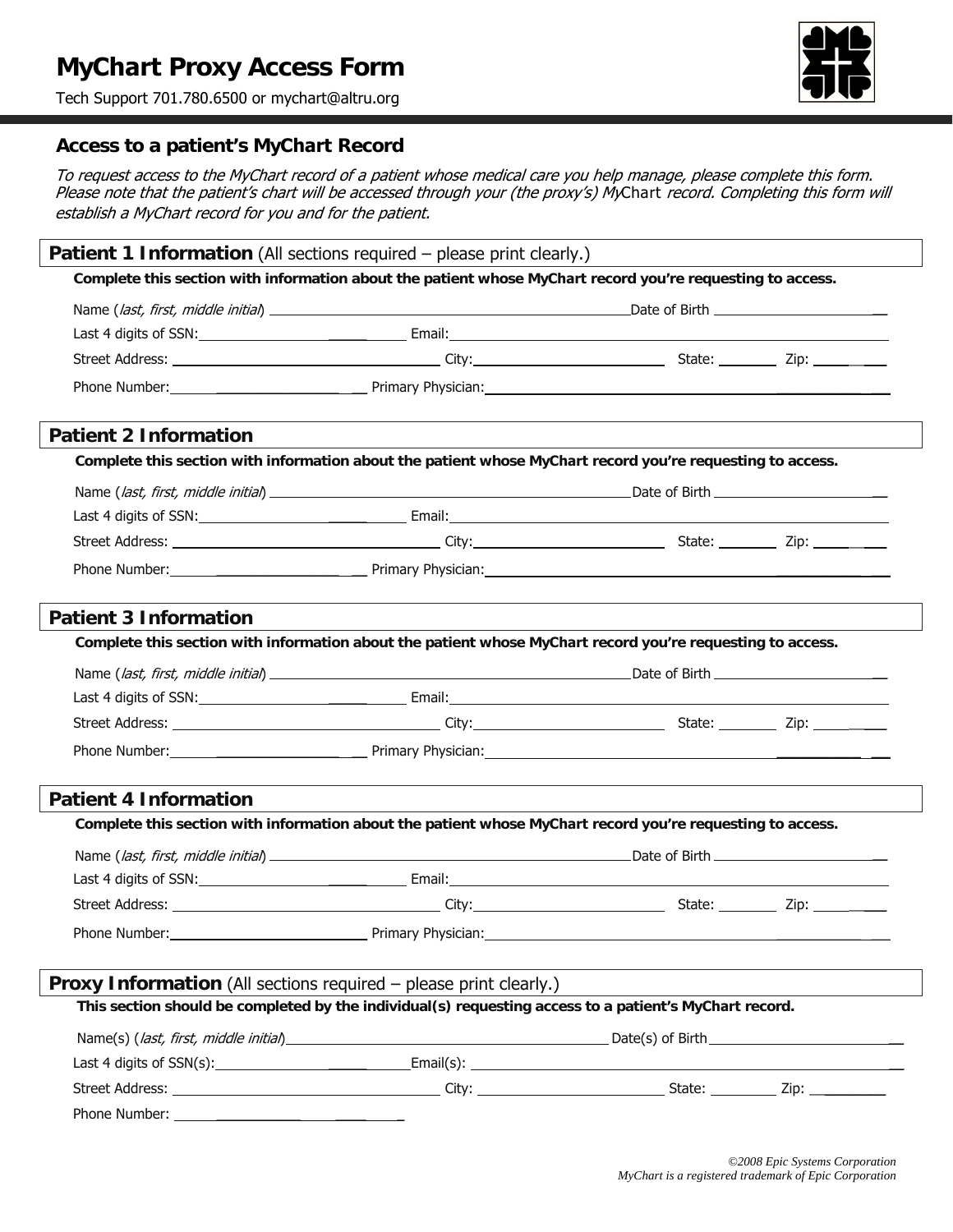### **Authority of Proxy**

Patient is a minor and I am the patient's parent and natural guardian. My rights to seek medical information on the minor patient have not been limited by court order.

- Patient is a minor and I am the patient's guardian. See attached order which is still in effect.
- Patient is an incapacitated person and I am the patient's guardian. See attached order which is still in effect.
- \_\_\_ I am the patient's agent. See attached document which is presently in effect.

\_\_\_ Other:

# **My MyChart Terms and Agreement**

- I understand that MyChart is intended as a secure online source of confidential medical information. If I share my MyChart ID and password with another person, that person may be able to view my or my child's health information, and health information about someone who has authorized me as a MyChart proxy.
- I agree that it is my responsibility to select a confidential password, to maintain my password in a secure manner, and to change my password if I believe it may have been compromised in any way.
- I understand that MyChart contains selected, limited medical information from a patient's medical record and that MyChart does not reflect the complete contents of the medical record. Due to state or federal regulations certain medical information may not be available. MyChart does not include physician notes. MyChart may include prescription medications and reason for provider visits past and future.
- I understand that my activities within MyChart may be tracked by computer audit and that entries I make may become part of the patient's medical record.
- I understand that access to MyChart is provided by Altru Health System as a convenience to its patients and that Altru Health System has the right to deactivate access to MyChart at any time for any reason. I understand that use of MyChart is voluntary and I am not required to use MyChart or to authorize a MyChart proxy.

### **Proxy:**

#### **I acknowledge and agree that:**

- The patient can revoke my access to his/her MyChart account at any time.
- If the patient is under age 18, proxy access will be deactivated on the patient's  $18<sup>th</sup>$  birthday.
- I will comply with the terms and conditions on the MyChart web page and this document.
- When my legal authority to act on behalf of the patient has been inactivated, revoked, terminated or expired, I must immediately notify Altru Health System in writing of the revocation, termination or expiration and mail it to: Altru Health System, Attn: MyChart Medical Records, 1200 South Columbia Road, P.O. Box 6002, Grand Forks, ND 58206-6002.

| Your (Proxy) Signature (Required) | <b>Relationship to Patient</b> | Date |
|-----------------------------------|--------------------------------|------|
|                                   |                                |      |
| Your (Proxy) Signature (Required) | <b>Relationship to Patient</b> | Date |

### **Patient:**

#### **I acknowledge and agree that:**

- I must have my own MyChart account with Altru Health System.
- I will comply with the terms and conditions on the MyChart web page and this document.